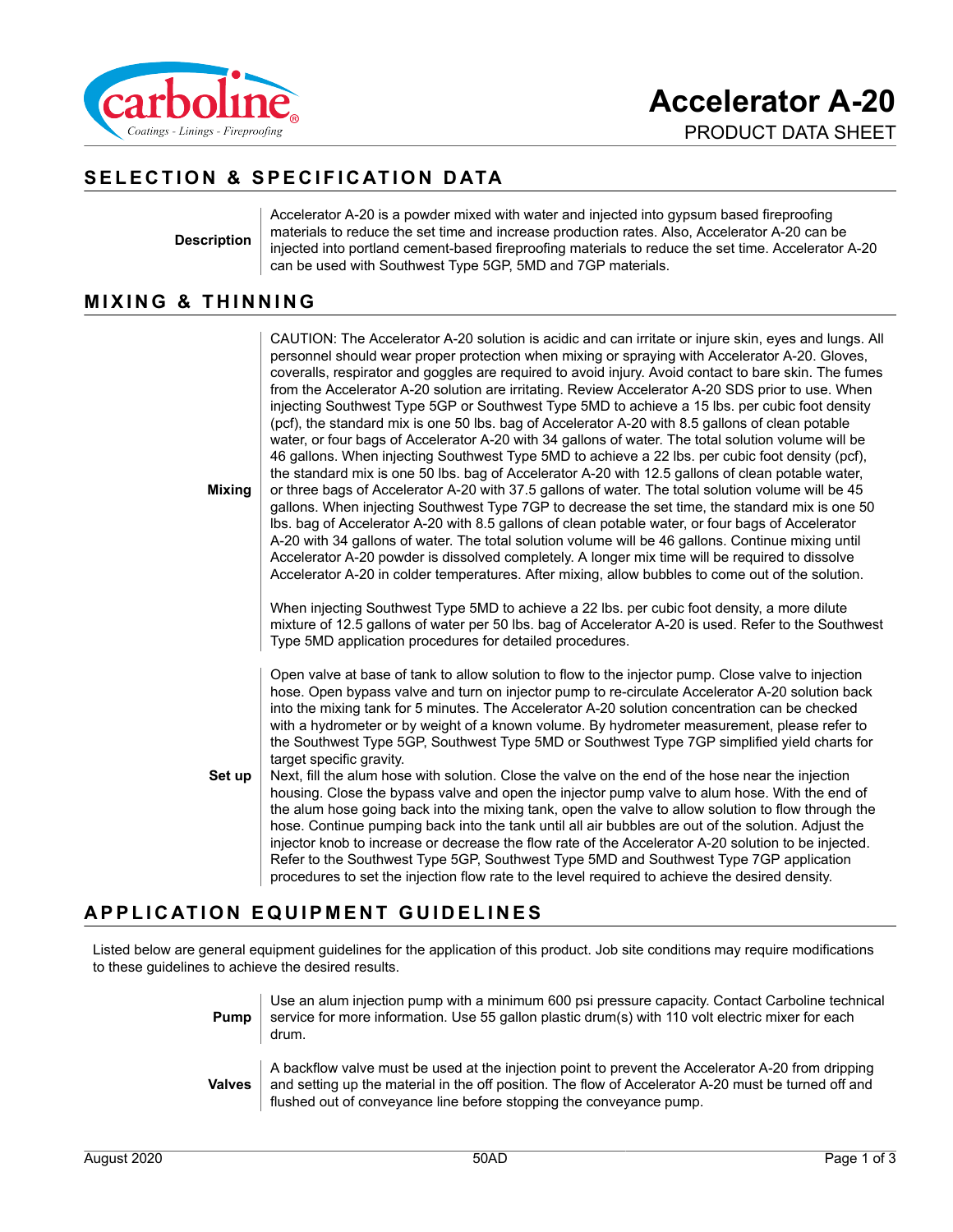

### **APPLICATION EQUIPMENT GUIDELINES**

Listed below are general equipment guidelines for the application of this product. Job site conditions may require modifications to these guidelines to achieve the desired results.

**Material Hose**  $\begin{bmatrix} 3/8 \\ 0 \end{bmatrix}$  hose set up with the backflow valve and an injection module placed at 25 foot back from the nozzle. A 15 foot ¾" I.D. material whip hose can be used.

**Nozzle/Gun** Use a minimum 1" I.D. plaster type nozzle with shut off valve, swivel and air shut off valve.

**Orifice Size and Shields** | 9/16" to 5/8" I.D. minimum. Use mini-shields or super-shields depending on project conditions.

### **APPLICATION CONDITIONS**

| .<br>. | M<br>.          | _ _ _ _ _                                  |                      |    |
|--------|-----------------|--------------------------------------------|----------------------|----|
| . .    | <b>O</b><br>___ | $\sim$<br>⊿∩∘″<br>$\overline{\phantom{a}}$ | $\sim$ $\sim$ $\sim$ | 0% |

Air and substrate temperatures shall be 40°F minimum, and shall be maintained 24 hours before, during and for 24 hours after spraying occurs.

#### **CURING SCHEDULE**

| $  -$<br>əur<br>emo<br>писе | $-0.000$<br>∵∪a.         | Cure<br>iiid       |
|-----------------------------|--------------------------|--------------------|
| $\sqrt{2}$<br>7∩°⊏          | --<br>oc<br>Minutes<br>. | ററ<br>)avs<br>____ |

Newly installed Southwest Type 5 materials must be protected from rain and running water for 24 hours. Injected material will have reduced set time, and will be ready to recoat in 15-20 minutes at 70°F. Colder temperatures will require more time. Material must be set and firm before receiving the next coat. Material requires 28 days to reach full cure.

### **CLEANUP & SAFETY**

| Cleanup            | Pump, mixer and hoses should be flushed with potable water. Cured overspray material may be<br>difficult to remove and may require chipping or scraping to remove. Read and abide by the SDS. Do<br>not breathe dust. Use OSHA approved dust mask. Safety goggles or glasses should be worn. |
|--------------------|----------------------------------------------------------------------------------------------------------------------------------------------------------------------------------------------------------------------------------------------------------------------------------------------|
| <b>Safety</b>      | For eye contact, flush with copious amount of water in accordance with OSHA instructions. Wash<br>skin with clean water to prevent irritation. Follow equipment manufacturers' recommendations<br>regarding safety and maintenance.                                                          |
| Overspray          | Adjacent surfaces shall be protected from damage and overspray. Sprayed fireproofing materials<br>may be difficult to remove from surfaces and may cause damage to architectural finishes.st                                                                                                 |
| <b>Ventilation</b> | Ventilation in enclosed areas is very important, to assist products to set and dry properly. Total air<br>exchange should be at least 4 times per hour.                                                                                                                                      |

### **PACKAGING, HANDLING & STORAGE**

| <b>Packaging</b>   50 lbs. bags     |                                                                                                                                          |
|-------------------------------------|------------------------------------------------------------------------------------------------------------------------------------------|
| <b>Shelf Life</b> $\vert$ 24 months |                                                                                                                                          |
| <b>Storage</b>                      | Material should be kept dry, covered, and off the ground between -20 $\degree$ F to 150 $\degree$ F (-29 $\degree$ C to 66 $\degree$ C). |
| Shipping Weight<br>(Approximate)    | Bag Weight is 50 lbs (22.7 kg)                                                                                                           |